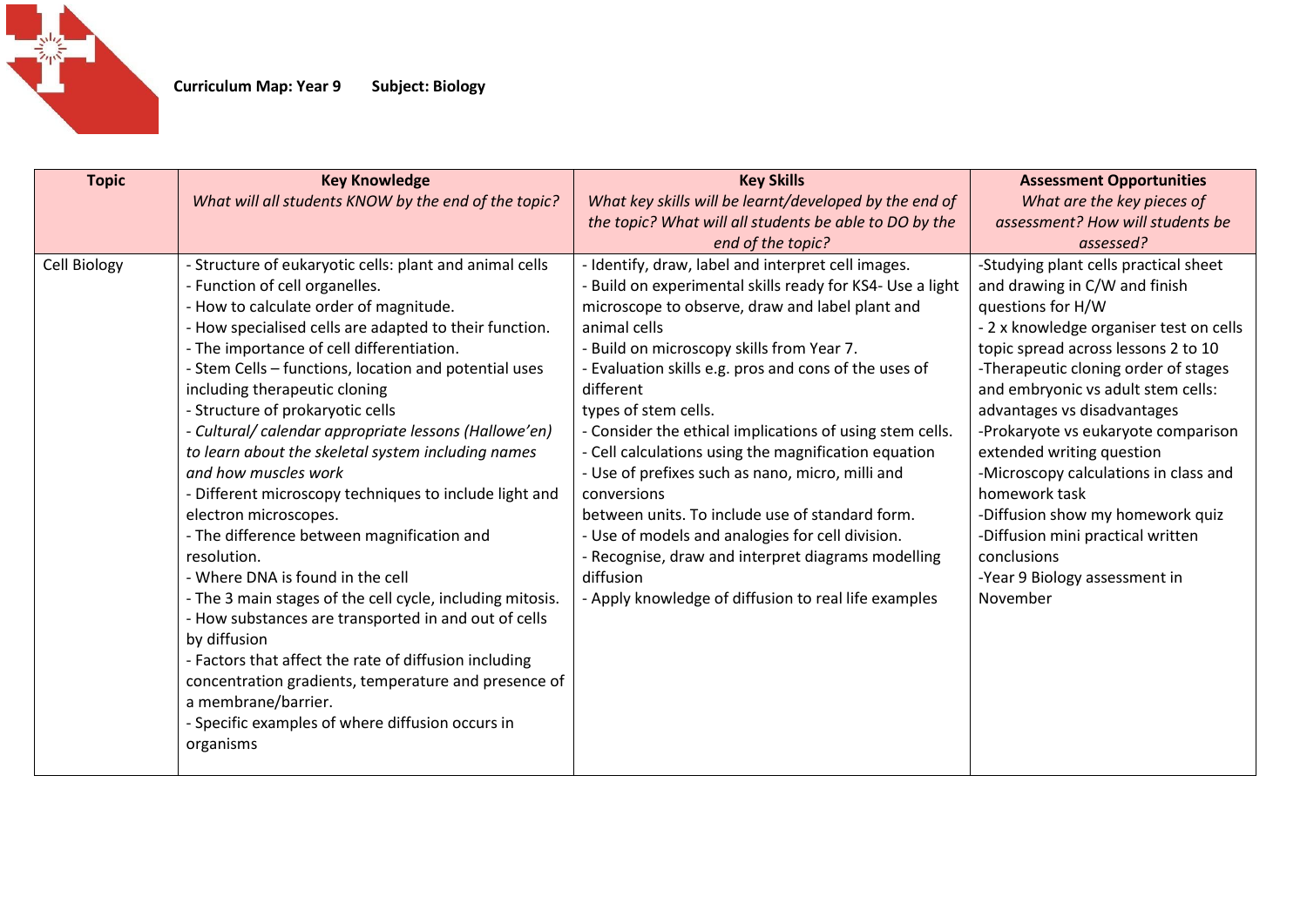## **Curriculum Map: Year 9 Subject: Biology**

| Organisation:<br>Tissues, Organs<br>and Organ<br>Systems | - How cells, tissues, organs and organ systems relate<br>to each other.<br>- Structure and function of the human digestive<br>system<br>- Structure and function of enzymes<br>- Which enzymes are responsible for digestion of each<br>biological molecule, the products and where they are<br>found in the body<br>- The role of bile in lipid digestion<br>- Structure and function of the human heart<br>- Structure and function of blood vessels.<br>- Components and functions of the blood.<br>- Role of natural and artificial pacemakers.<br>- Causes and treatments for coronary heart disease<br>(related to cultural topic of valentine's day lesson and<br>reference to non-communicable disease for next topic)<br>- Structure and function of the respiratory system -<br>The mechanisms of breathing | - Understanding of the hierarchy that our bodies and<br>other multicellular organisms are built upon<br>-Identify parts of the digestive system both those that<br>come directly and indirectly into contact with food<br>- Creating models to explain the lock and key theory of<br>enzyme activity for specificity<br>- How to safely carry out a heart dissection<br>- Compare blood vessels to identify differences<br>between all 3 types<br>- Evaluate the pros and cons of different heart disease<br>treatments including stents, biological and mechanical<br>valves and pacemakers.<br>- Analyse data to draw conclusions.<br>- Identify key parts of the respiratory system in a lung<br>dissection demo | -Practice exam questions on digestion<br>(homework)<br>-2 x knowledge organiser test (2<br>separate KO's) for organisation topic<br>-Observations of heart dissection and<br>written risk assessment by individuals<br><b>Blood vessels extended writing task</b><br>-Ongoing SMH quizzes<br>-Year 9 Biology assessment in<br>February                                                                                                                                            |
|----------------------------------------------------------|-----------------------------------------------------------------------------------------------------------------------------------------------------------------------------------------------------------------------------------------------------------------------------------------------------------------------------------------------------------------------------------------------------------------------------------------------------------------------------------------------------------------------------------------------------------------------------------------------------------------------------------------------------------------------------------------------------------------------------------------------------------------------------------------------------------------------|---------------------------------------------------------------------------------------------------------------------------------------------------------------------------------------------------------------------------------------------------------------------------------------------------------------------------------------------------------------------------------------------------------------------------------------------------------------------------------------------------------------------------------------------------------------------------------------------------------------------------------------------------------------------------------------------------------------------|-----------------------------------------------------------------------------------------------------------------------------------------------------------------------------------------------------------------------------------------------------------------------------------------------------------------------------------------------------------------------------------------------------------------------------------------------------------------------------------|
| Infection and<br>Response                                | - The relationship between health and disease<br>- Knowledge of examples of communicable diseases<br>e.g. types of pathogen, spread of disease, symptoms,<br>prevention and treatments<br>- First and second line of defence/Role of white blood<br>cells<br>- Examples of sexually transmitted infections and ways<br>reduce the spread<br>- Immunity and vaccines<br>- Use of painkillers and antibiotics and introduction as<br>to how antibiotic resistance can occur.<br>- The difference between communicable and non-<br>communicable diseases.<br>- The effect of lifestyle on disease                                                                                                                                                                                                                        | - Analyse and interpret disease incidence information<br>from graphs<br>- Research skills for finding out about different<br>communicable disease examples<br>- Apply key terminology from the immunity topic to<br>practice questions<br>- Interpret graphs for antibodies based on primary and<br>secondary infections<br>- Evaluate the pros and cons of vaccines and the idea<br>of herd immunity (inc. a discussion about the MMR<br>debate from the 80s/90s)<br>- Explain the concern with overusing antibiotics in<br>medical care                                                                                                                                                                           | -Poster/ Leaflet detailing research<br>completed of each students assigned<br>communicable disease<br>- 2 x knowledge organiser tests on<br>infection and response topic<br>-Practice exam questions on<br>communicable diseases topic covered<br>as far as vaccines lesson<br>-Analysing data in the lesson on<br>graphs for risk and correlation and<br>also information about antibiotic<br>resistance<br>-Drug development quiz on SMH<br>- Year 9 Biology assessment in June |